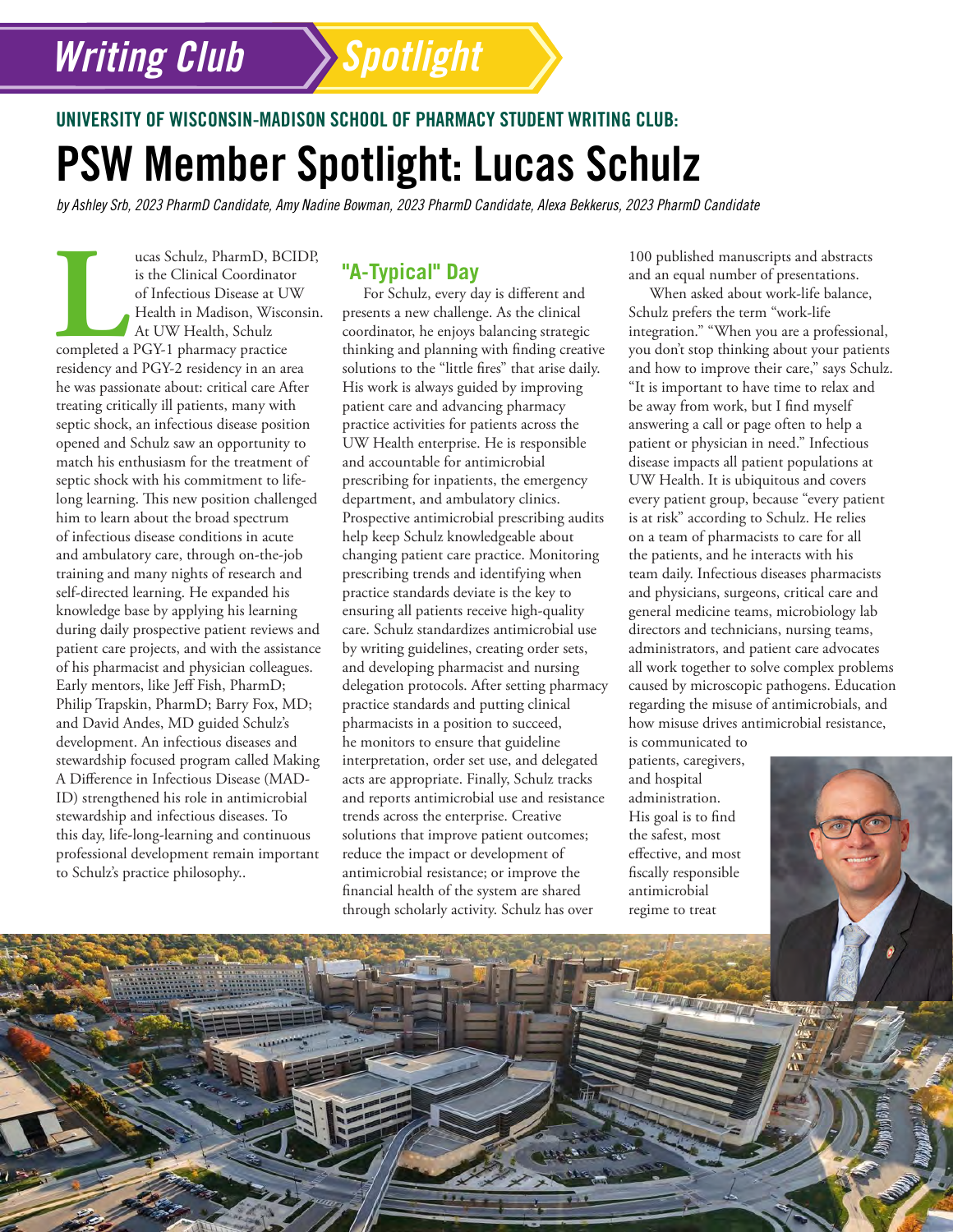

patients. Balancing safety, efficacy, cost, and social responsibility (selecting the antimicrobial least likely to drive resistance), is the basis of his daily work.

COVID-19 brought infectious diseases issues to the forefront of public discourse. Serving as an infectious diseases expert is also part of Schulz's role. Schulz is often asked for his professional opinion regarding the virus. As a volunteer youth baseball coach for his youngest children, he became a resource for parents on all things health and COVID-19-related. Schulz presents often for PSW and other state and national organizations as a content expert and enjoys being active and available when needed. He takes any opportunity he can get to go to legislative day and annual meetings, so he can continue to expand the pharmacist's role by talking to policy makers and networking with fellow pharmacists.

#### **Setting Higher Standards**

As a healthcare professional, it is crucial to improve patient outcomes via practice advancement. Schulz believes relationship development is the first step. For example, Schulz recently worked with the microbiology lab to increase pharmacists' roles in reacting to and modifying treatment

based on results of rapid diagnostic tests. In another example, Schulz led a project resulting in pharmacists increasing their accountability to the management of patients receiving certain medications, like vancomycin. Schulz says these practice advancement opportunities give UW Health pharmacists the ability to lead patient care management based on their unique professional knowledge and judgment, which results in increased job satisfaction. The success of clinical pharmacists in these spheres will continue to strengthen support for expansion of pharmacy services in other care settings. Schulz views pharmacy practice advancement through a value lens, constantly identifying opportunities to share value-added activities with hospital colleagues. Daily, he creates value by optimizing antimicrobials to provide the best patient outcomes (safety and efficacy) at the least cost to the patient and health system. He analyzes data comparing old antimicrobials to new antimicrobials and identifies what is best for the patient.

Continuous practice development and advancement started early in Schulz's career and is driven by improving patient outcomes and sharing success. Schulz and his team of ID pharmacists are residency

trained, completing either one or two years of training, and board-certified infectious disease specialists. Schulz continues to expand his knowledge by routinely interacting with and learning from information technology professionals, many of whom are pharmacists who transitioned into the technical world. The culmination of developing innovative and leading infectious diseases practice provides ample opportunities to publish their research so others can learn from shared success.

## **Adapting to Changing Times and Challenging the Status Quo**

Navigating the healthcare system's complexities is challenging; COVID-19 magnified old challenges and exposed new ones. Schulz led the UW Health COVID-19 treatment guideline workgroup. This workgroup was charged with identifying treatment strategies based on emerging literature. Responding to rapidly evolving data about treatment strategies required Schulz to lead a large interdisciplinary team, which identified, evaluated, and disseminated contemporary recommendations. While treatment